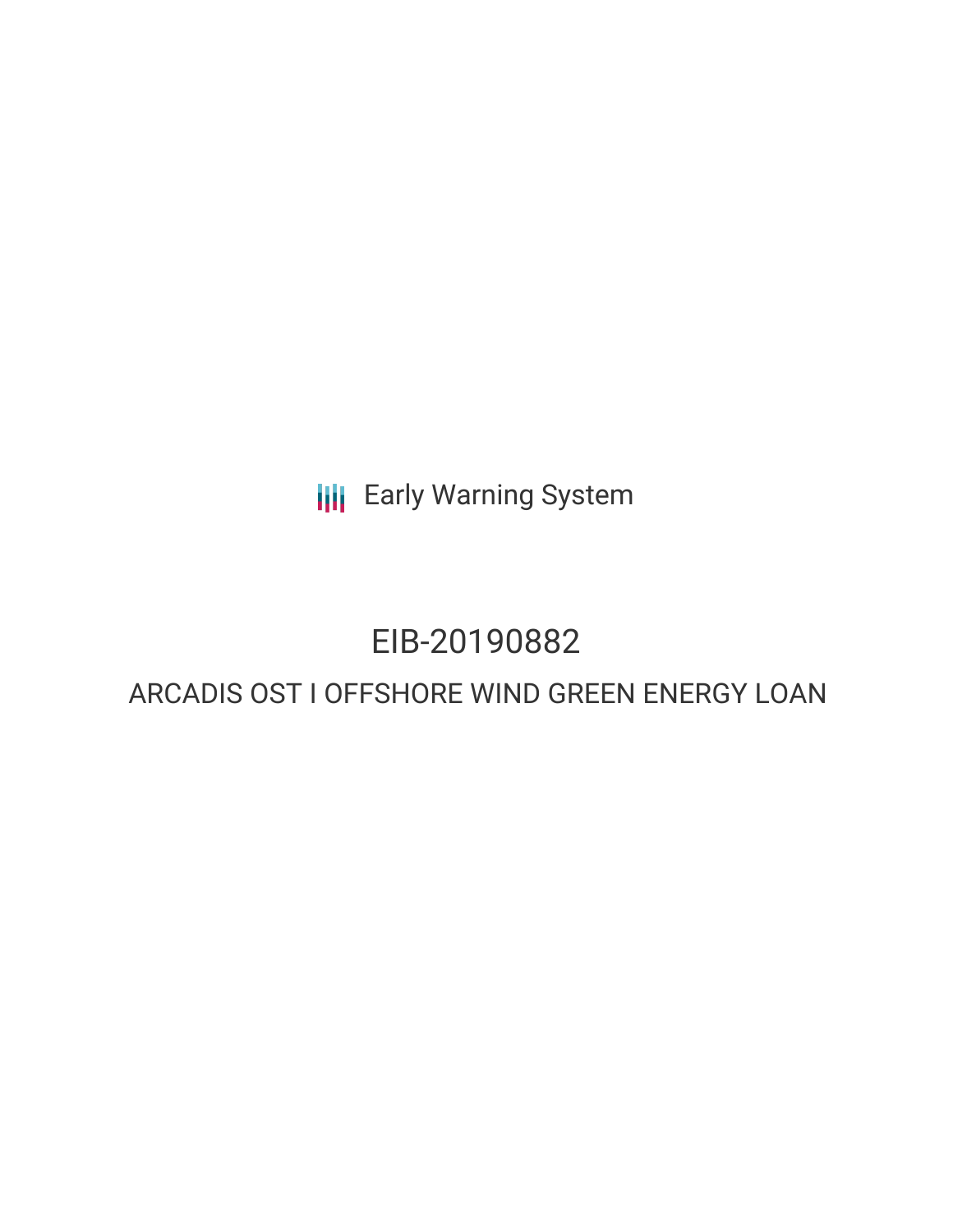

### **Quick Facts**

冊

| <b>Countries</b>              | Germany                        |
|-------------------------------|--------------------------------|
| <b>Financial Institutions</b> | European Investment Bank (EIB) |
| <b>Status</b>                 | Approved                       |
| <b>Bank Risk Rating</b>       | U                              |
| <b>Voting Date</b>            | 2020-12-16                     |
| <b>Borrower</b>               | <b>PARKWIND</b>                |
| <b>Sectors</b>                | Energy                         |
| <b>Investment Type(s)</b>     | Loan                           |
| <b>Loan Amount (USD)</b>      | \$548.83 million               |
| <b>Project Cost (USD)</b>     | \$819.58 million               |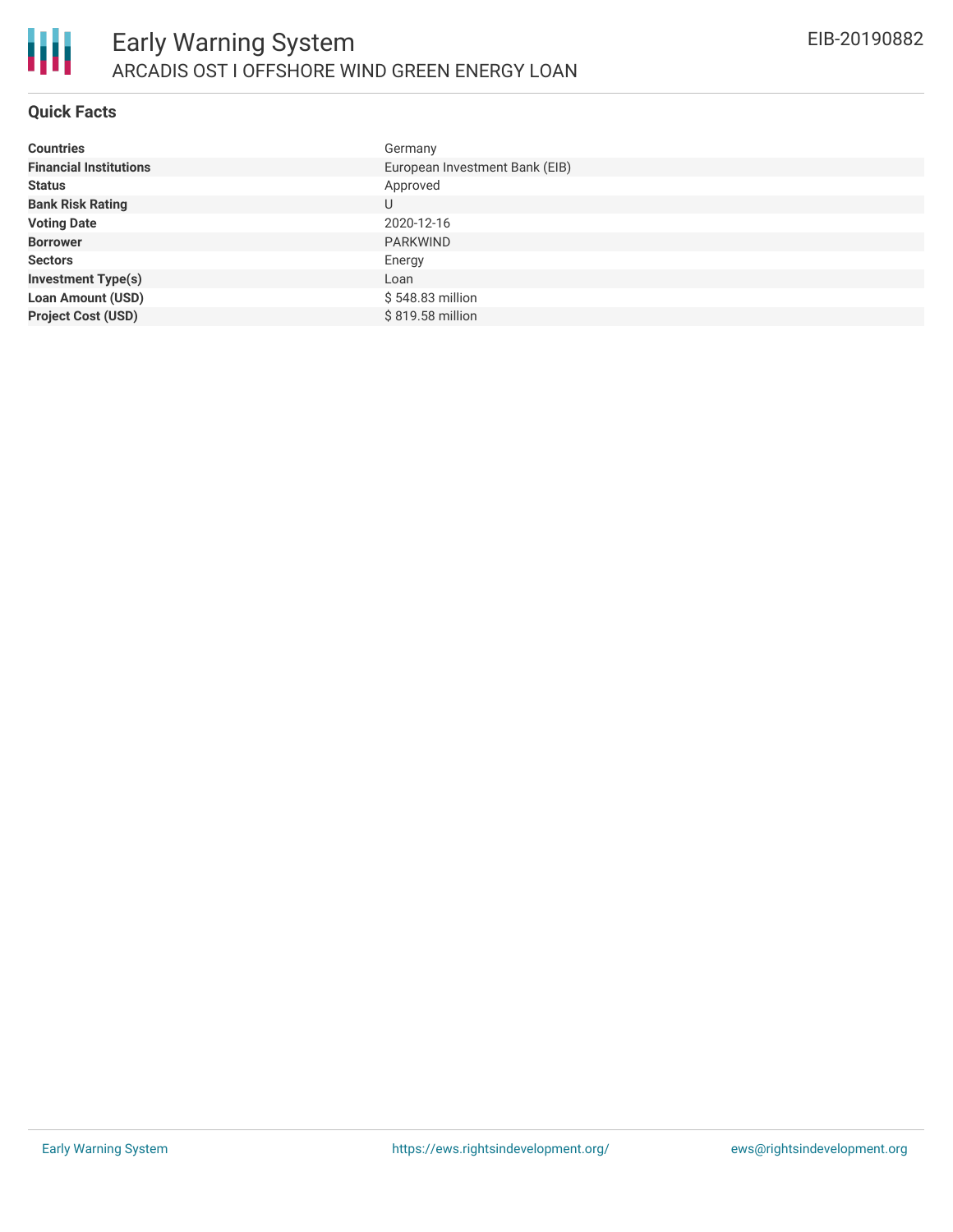



# **Project Description**

According to the bank website, the project concerns a 257 MW offshore wind farm, comprising 27 wind turbines with a unit capacity of 9.5 MW located in German territorial waters. In addition, the project comprises the inter-array cabling at 35 kV level and a 35/220 kV offshore substation. It will apply monopile foundations for both turbines and offshore substation.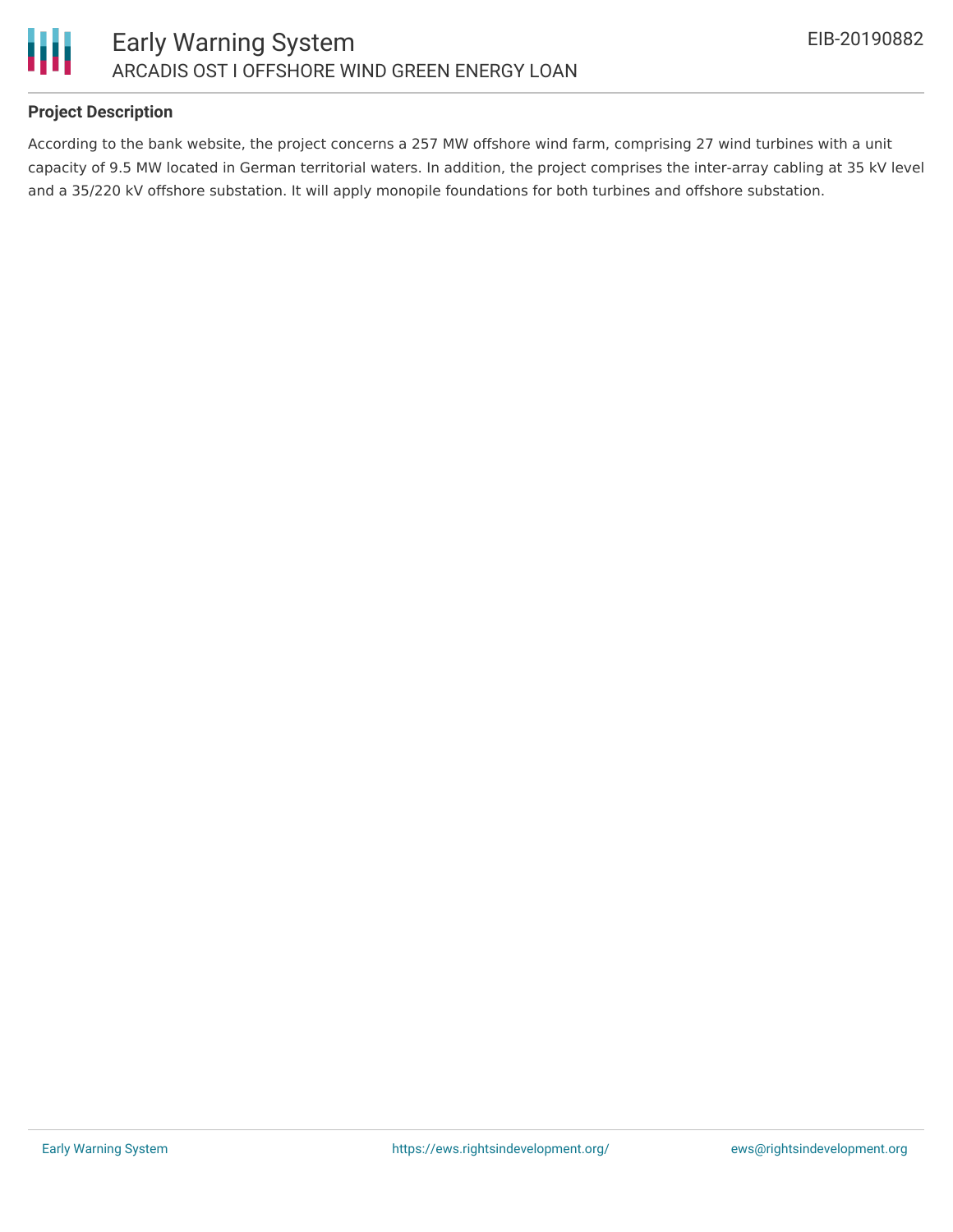

**Early Warning System Project Analysis**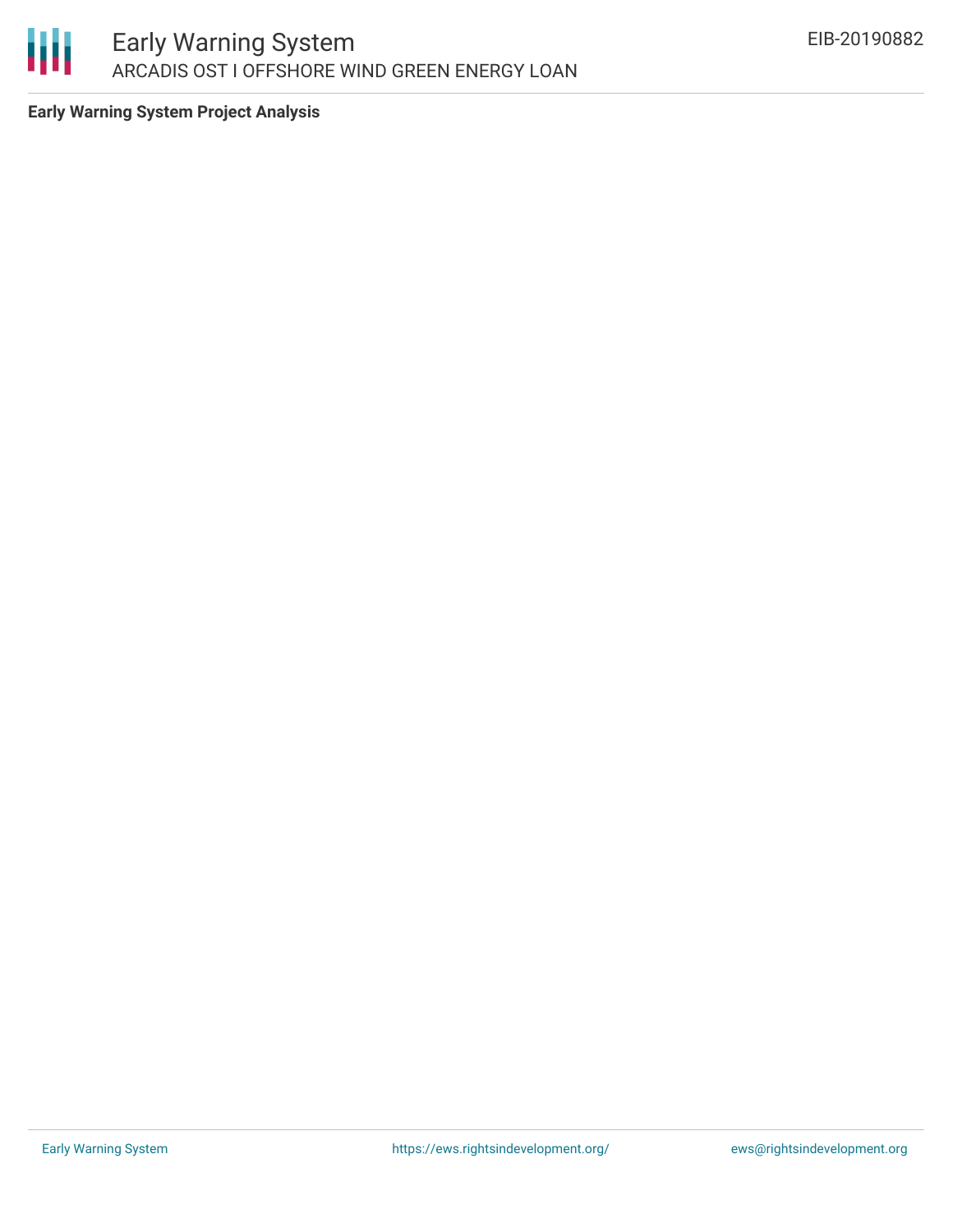

**People Affected By This Project**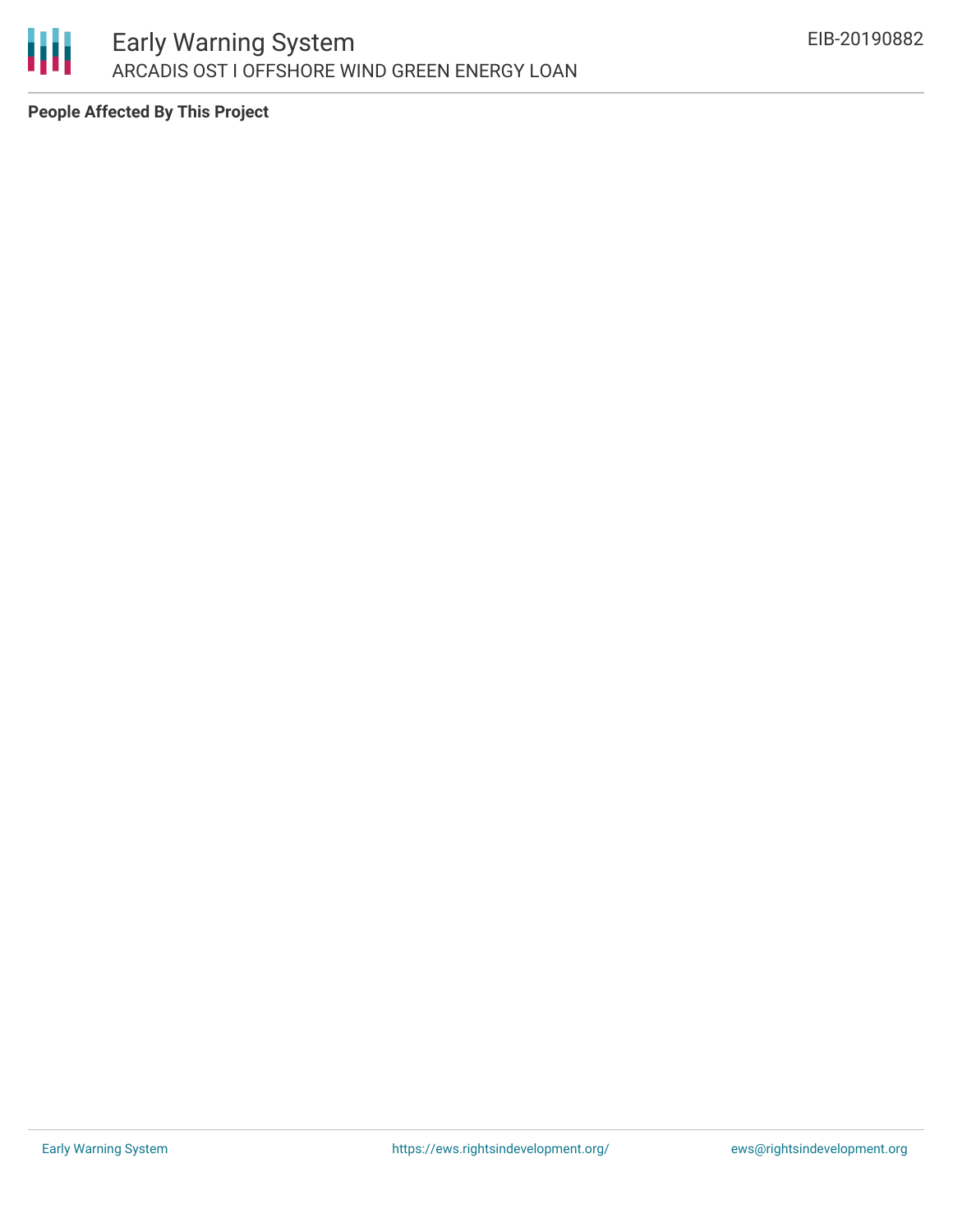

# **Investment Description**

European Investment Bank (EIB)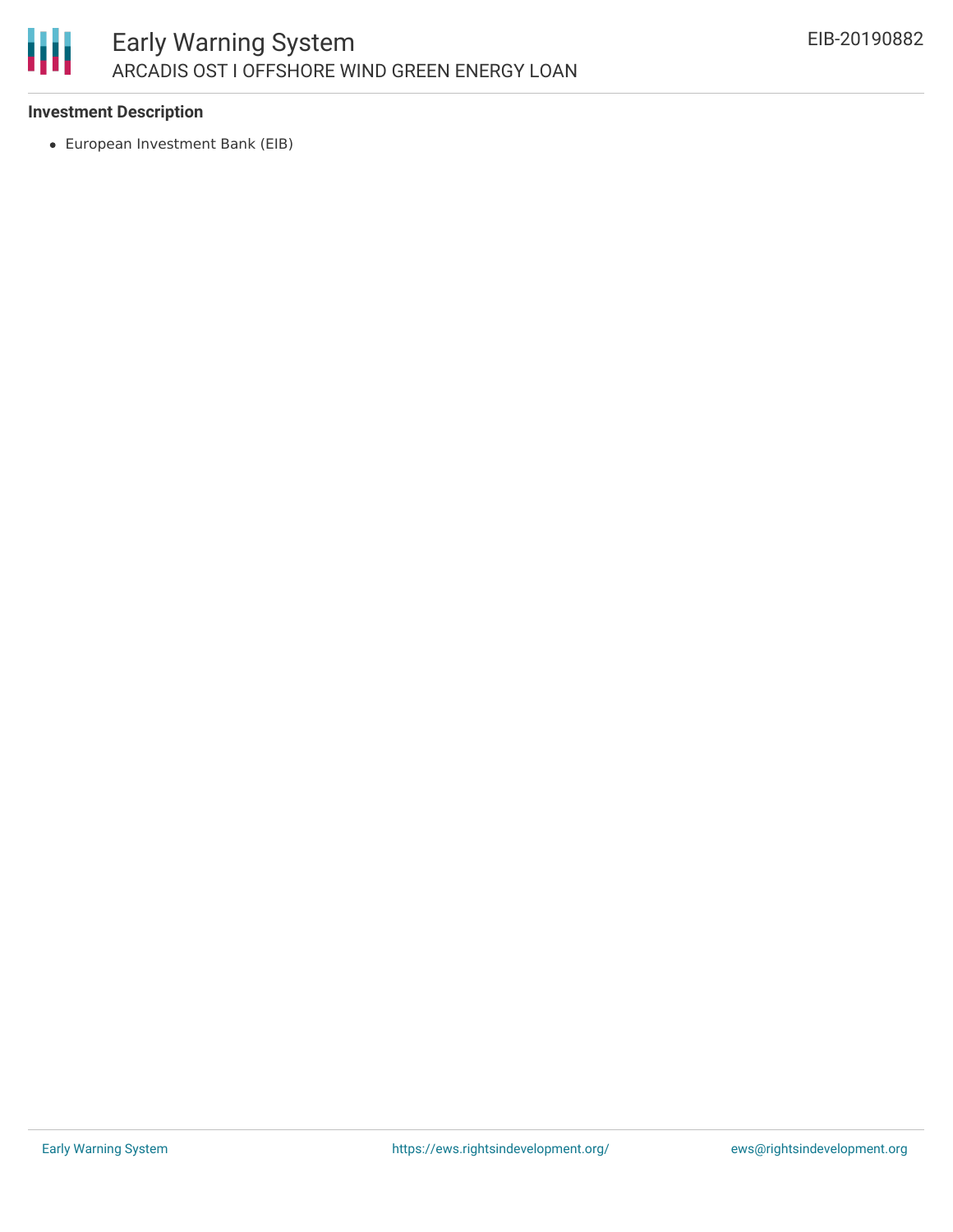

**Private Actors Description**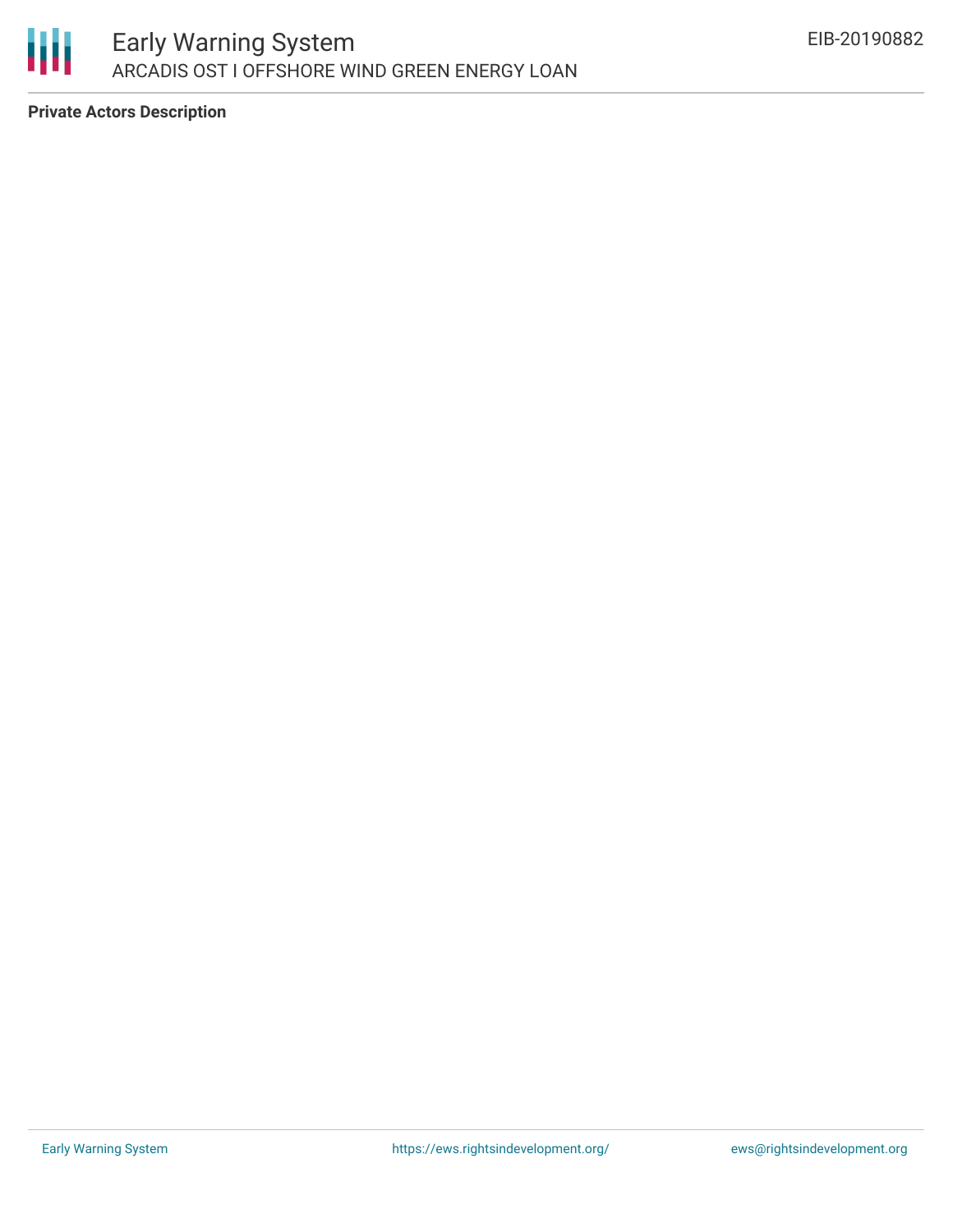

# **Contact Information**

Project contacts not available at the time of disclosure.

#### ACCESS TO INFORMATION

You can submit an information request for project information at: https://www.eib.org/en/infocentre/registers/requestform/request-form-default.htm

#### ACCOUNTABILITY MECHANISM OF EIB

The EIB Complaints Mechanism is designed to facilitate and handle complaints against the EIB by individuals, organizations or corporations affected by EIB activities. When exercising the right to lodge a complaint against the EIB, any member of the public has access to a two-tier procedure, one internal - the Complaints Mechanism Office - and one external - the European Ombudsman. A complaint can be lodged via a written communication addressed to the Secretary General of the EIB, via email to the dedicated email address: complaints@eib.org, by completing the online complaint form available at the following address: http://www.eib.org/complaints/form via fax or delivered directly to the EIB Complaints Mechanism Division, any EIB local representation office or any EIB staff. For further details, check:

http://www.eib.org/attachments/strategies/complaints\_mechanism\_policy\_en.pdf

When dissatisfied with a complaint to the EIB Complaints Mechanism, citizens can then turn towards the European Ombudsman. A memorandum of Understanding has been signed between the EIB and the European Ombudsman establishes that citizens (even outside of the EU if the Ombudsman finds their complaint justified) can turn towards the Ombudsman on issues related to 'maladministration' by the EIB. Note that before going to the Ombudsman, an attempt must be made to resolve the case by contacting the EIB. In addition, the complaint must be made within two years of the date when the facts on which your complaint is based became known to you. You can write to the Ombudsman in any of the languages of the European Union. Additional details, including filing requirements and complaint forms, are available at: http://www.ombudsman.europa.eu/atyourservice/interactiveguide.faces